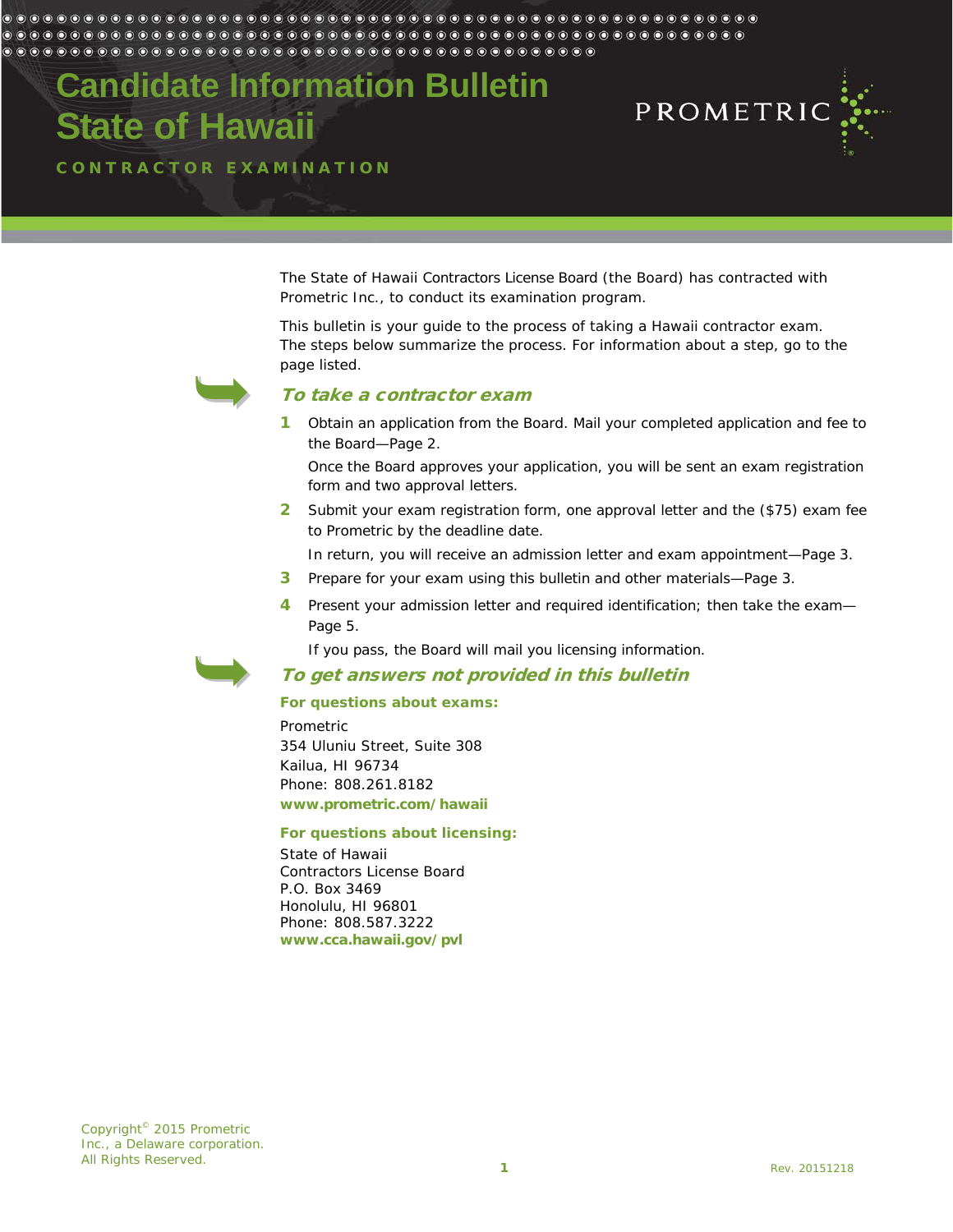## HAWAII CONTRACTOR EX AMINATION

<span id="page-1-0"></span>

| <b>Submitting</b><br>your license<br>application | You are not allowed to register for your exam until the Board approves your<br>application. You can obtain an application form from the Board or online at<br>www.cca.hawaii.gov/pvl.                                                                                                                                                                               |  |  |  |  |
|--------------------------------------------------|---------------------------------------------------------------------------------------------------------------------------------------------------------------------------------------------------------------------------------------------------------------------------------------------------------------------------------------------------------------------|--|--|--|--|
|                                                  | When your application is approved, the Board will send you an exam<br>registration form and two approval letters (one for your records and one that<br>must be attached and submitted with the registration form).                                                                                                                                                  |  |  |  |  |
|                                                  | Important If you take an exam without Board approval, your test scores<br>will be invalidated and you will be subject to possible disciplinary sanctions.<br>Any exam taken in an unapproved category will also be considered invalid.                                                                                                                              |  |  |  |  |
|                                                  |                                                                                                                                                                                                                                                                                                                                                                     |  |  |  |  |
| <b>Registering</b>                               | Once you receive approval from the Board, you should:                                                                                                                                                                                                                                                                                                               |  |  |  |  |
| for exams                                        | 1<br>Complete the exam registration form.                                                                                                                                                                                                                                                                                                                           |  |  |  |  |
|                                                  | When completing the registration form, you must provide your contact<br>information, Social Security number, exam scheduling preferences and<br>payment. Prometric will treat your Social Security number as confidential.<br>It will be used only as an identification number in maintaining your record<br>and reporting your score to the Board.                 |  |  |  |  |
|                                                  | Attach one approval letter to the registration form.<br>2                                                                                                                                                                                                                                                                                                           |  |  |  |  |
|                                                  | 3<br>Mail the registration form, approval letter and exam fee (\$75 per exam) to<br>Prometric at the address shown on the form.                                                                                                                                                                                                                                     |  |  |  |  |
|                                                  | Payment can be made by Visa, MasterCard, money order or cashier's check.<br>Personal checks and cash are not accepted. Fees are nonrefundable.                                                                                                                                                                                                                      |  |  |  |  |
|                                                  | Note Prometric must receive your registration form and fee on or before<br>the deadline date. If you have problems meeting the deadline date, call<br>Prometric immediately at 808.261.8182.                                                                                                                                                                        |  |  |  |  |
|                                                  | <b>Exam dates and registration cutoff dates.</b> Exams are offered on specific<br>dates each month at several locations. An exam schedule with testing<br>locations, exam dates and registration deadline dates will be sent with your<br>approval information and is available for viewing online at<br>www.prometric.com/hawaii.                                  |  |  |  |  |
|                                                  | If you are unable to take the exam on the scheduled test date because of<br>religious restrictions, submit a letter of explanation with your exam<br>registration form.                                                                                                                                                                                             |  |  |  |  |
|                                                  | Walk-in testing at the Oahu location. Walk-in testing is available under<br>certain circumstances. If you have been approved for an exam by the Board,<br>you may take the exam by appointment on a date other than the scheduled<br>testing dates offered. A "walk-in" fee of \$60 is added to the basic exam fee.<br>All other conditions in this bulletin apply. |  |  |  |  |
|                                                  | $\mathbf{R}$                                                                                                                                                                                                                                                                                                                                                        |  |  |  |  |



Important You **must pass** your exam(s) within **six months** from the date your application is approved by the Board.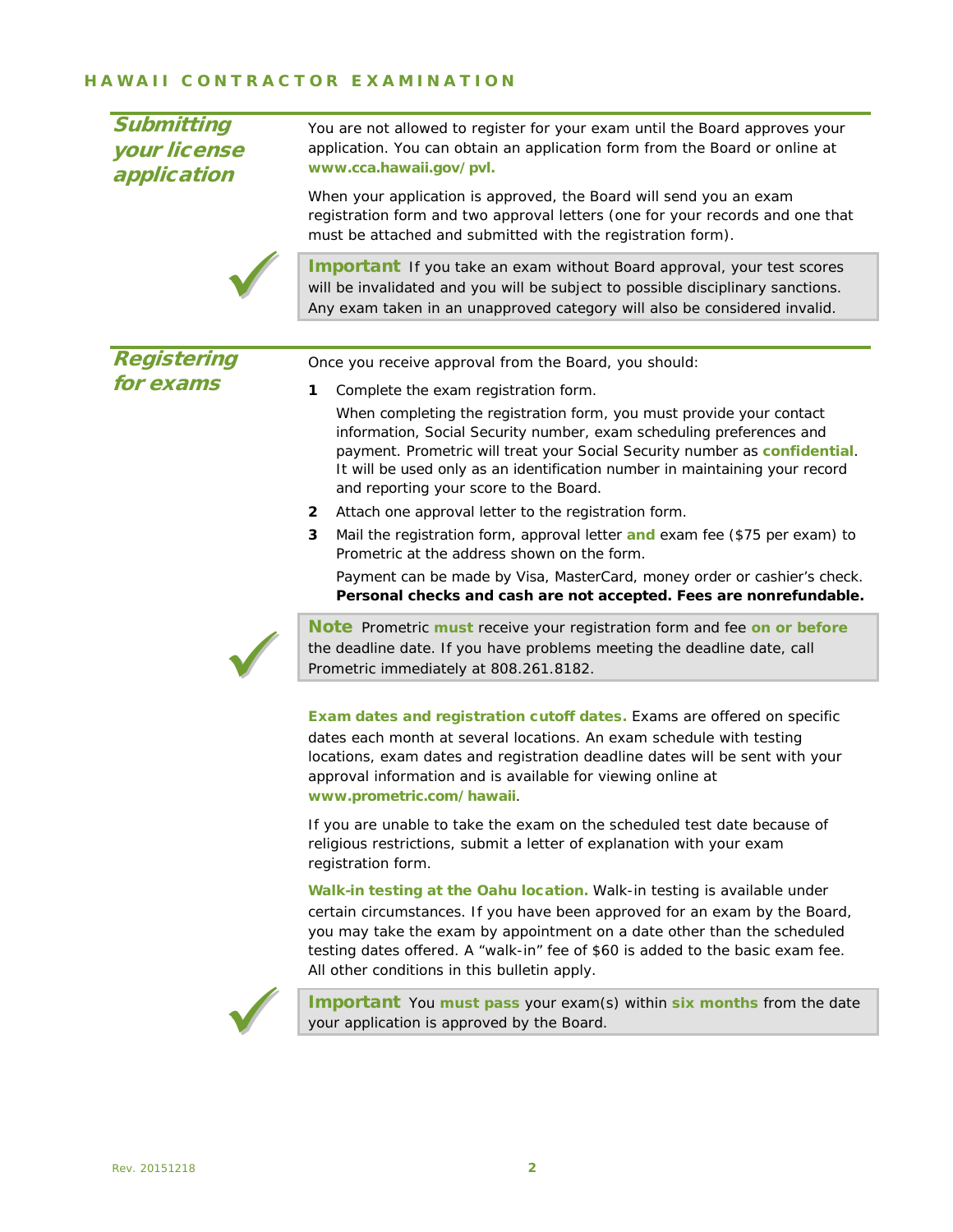## Special consideration

ADA accommodation. If you require testing accommodations under the Americans with Disabilities Act (ADA), please call Prometric at 808.261.8182 to obtain an accommodation request form. This form must be submitted, along with written professional verification of your disability, **before** you schedule your exam. Reasonable testing accommodations are provided to allow candidates with documented disabilities recognized under the ADA an opportunity to demonstrate their skills and knowledge.

ESL accommodation. Prometric contractor exams are administered **only** in English. If you have difficulty reading English, you may use an interpreter to help you read and understand the exam items. The fee for this service is \$100 in addition to your exam fee.

If you think you need to use an interpreter, you **must**:

- Request this service from the Board using an Interpreter Request Form.
- Use a certified interpreter or a person employed by a recognized interpreter agency. If your interpreter is not certified, the interpreter must be approved by the Board.
- Choose an interpreter who has **no** construction skills and no knowledge of the subject matter being tested.
- Call Prometric to obtain an affidavit of compliance form that needs to be turned in with the registration form.

### <span id="page-2-0"></span>Admission letter

If your registration form, approval letter and payment are received by the registration deadline, Prometric will send you an admission letter. This letter provides information regarding the specific date, time and location of your exam. You **must** present this letter at the test center or you will not be allowed to test.

You should receive your admission letter approximately five days before the exam. If you lose your admission letter or have not received it three days before the exam, call Prometric immediately at 808.261.8182.

Be sure to notify Prometric and the Board of any change of address.



Important If you do not appear for your exam on the date and at the time shown on your admission letter, you forfeit all fees.

<span id="page-2-1"></span>Preparing for your exam

Every applicant for a contractor's license must pass both a Business and Law **(Part I)** exam and a Trade-Specific **(Part II)** exam, if available. The content outline for the Business and Law exam appears on Page 7 of this bulletin. Content outlines for the Trade-Specific exams can be found online at **[www.prometric.com/en-us/clients/hawaii/pages/HIBOI.aspx.](http://www.prometric.com/en-us/clients/hawaii/pages/HIBOI.aspx)**

Contractor study program. To help you prepare for your Business and Law exam, Prometric has developed a Contractor Study Program. The Study Program is designed as an easy and economical way for you to obtain references, learn how to complete exam problems, and get an overview of the types of questions you will be asked on the exam.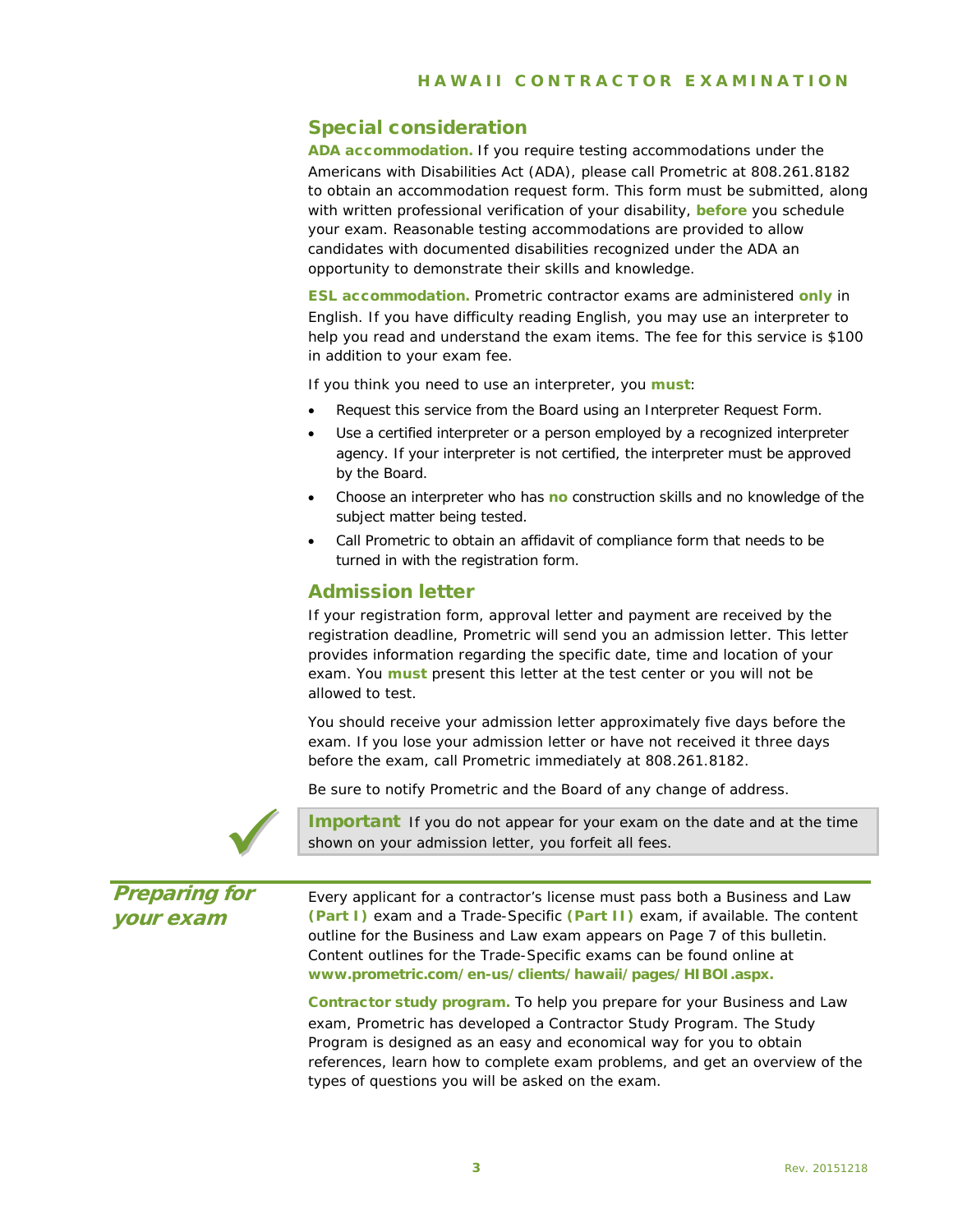## HAWAII CONTRACTOR EX AMINATION

The study program contains three elements:

|                                                | The Hawaii Contractor's Reference Manual. This 8-1/2" x 11" manual is<br>$\bullet$<br>the primary resource for the Hawaii Contractor Business and Law exam. The<br>manual covers critical subject areas, including: contracts, labor laws, financial<br>management, tax laws, marketing, licensing and estimating. It also includes:<br>Hawaii Licensing Rules and Statutes; OSHA Information; Fair Labor Standards<br>Act; Hawaii Labor Laws; Hawaii Department of Taxation information; and<br>Hawaii Mechanic's Lien Laws.<br>Contractor Study Guide. The Study Guide provides instruction on how to<br>$\bullet$<br>complete the problems that you will encounter on the exam. It follows the<br>Contractor's Reference Manual chapter by chapter and includes many sample<br>problems for you to solve to help build exam problem-solving skills.<br>Contractor Practice Exam. The practice exam uses test questions and<br>$\bullet$<br>answers that at one time appeared on Hawaii licensing tests but have now<br>been "retired" from Prometric test item banks. This practice exam is similar in<br>the number of questions, type of questions, terminology, level of difficulty,<br>and subject matter of the currently administered Hawaii Business and Law<br>exam. |
|------------------------------------------------|---------------------------------------------------------------------------------------------------------------------------------------------------------------------------------------------------------------------------------------------------------------------------------------------------------------------------------------------------------------------------------------------------------------------------------------------------------------------------------------------------------------------------------------------------------------------------------------------------------------------------------------------------------------------------------------------------------------------------------------------------------------------------------------------------------------------------------------------------------------------------------------------------------------------------------------------------------------------------------------------------------------------------------------------------------------------------------------------------------------------------------------------------------------------------------------------------------------------------------------------------------------------------------|
|                                                | If you are interested in purchasing the Contractor Study Program, complete<br>the order form on Page 9 and mail or fax to Prometric.                                                                                                                                                                                                                                                                                                                                                                                                                                                                                                                                                                                                                                                                                                                                                                                                                                                                                                                                                                                                                                                                                                                                            |
|                                                | Sample questions. Exams consist of multiple-choice questions. Three<br>different multiple-choice formats are used. Each format is shown in the<br>following examples. An asterisk (*) indicates the correct answer in each<br>sample question.                                                                                                                                                                                                                                                                                                                                                                                                                                                                                                                                                                                                                                                                                                                                                                                                                                                                                                                                                                                                                                  |
| <b>Format 1-Direct</b><br>question             | Sales for the year totaled \$935,000 with direct job costs equaling \$623,000<br>and indirect job costs equaling \$22,000. What is the gross profit on the income<br>statement?                                                                                                                                                                                                                                                                                                                                                                                                                                                                                                                                                                                                                                                                                                                                                                                                                                                                                                                                                                                                                                                                                                 |
|                                                | $*(A)$<br>\$290,000<br>(B)<br>\$312,000<br>(C)<br>\$645,000<br>(D)<br>\$913,000                                                                                                                                                                                                                                                                                                                                                                                                                                                                                                                                                                                                                                                                                                                                                                                                                                                                                                                                                                                                                                                                                                                                                                                                 |
| Format 2-<br>Incomplete<br>sentence            | Specific circumstances unique to a particular project are usually noted in the<br>(A)<br>addenda.<br>(B)<br>instructions to bidders.<br>$*(C)$<br>supplementary conditions.<br>contractor's qualification statement.<br>(D)                                                                                                                                                                                                                                                                                                                                                                                                                                                                                                                                                                                                                                                                                                                                                                                                                                                                                                                                                                                                                                                     |
| Format 3-All of the<br><b>following EXCEPT</b> | Lien rights are available to all of the following EXCEPT:<br>(A)<br>contractors<br>(B)<br>material vendors<br>(C)<br>laborers<br>$*(D)$<br>owners                                                                                                                                                                                                                                                                                                                                                                                                                                                                                                                                                                                                                                                                                                                                                                                                                                                                                                                                                                                                                                                                                                                               |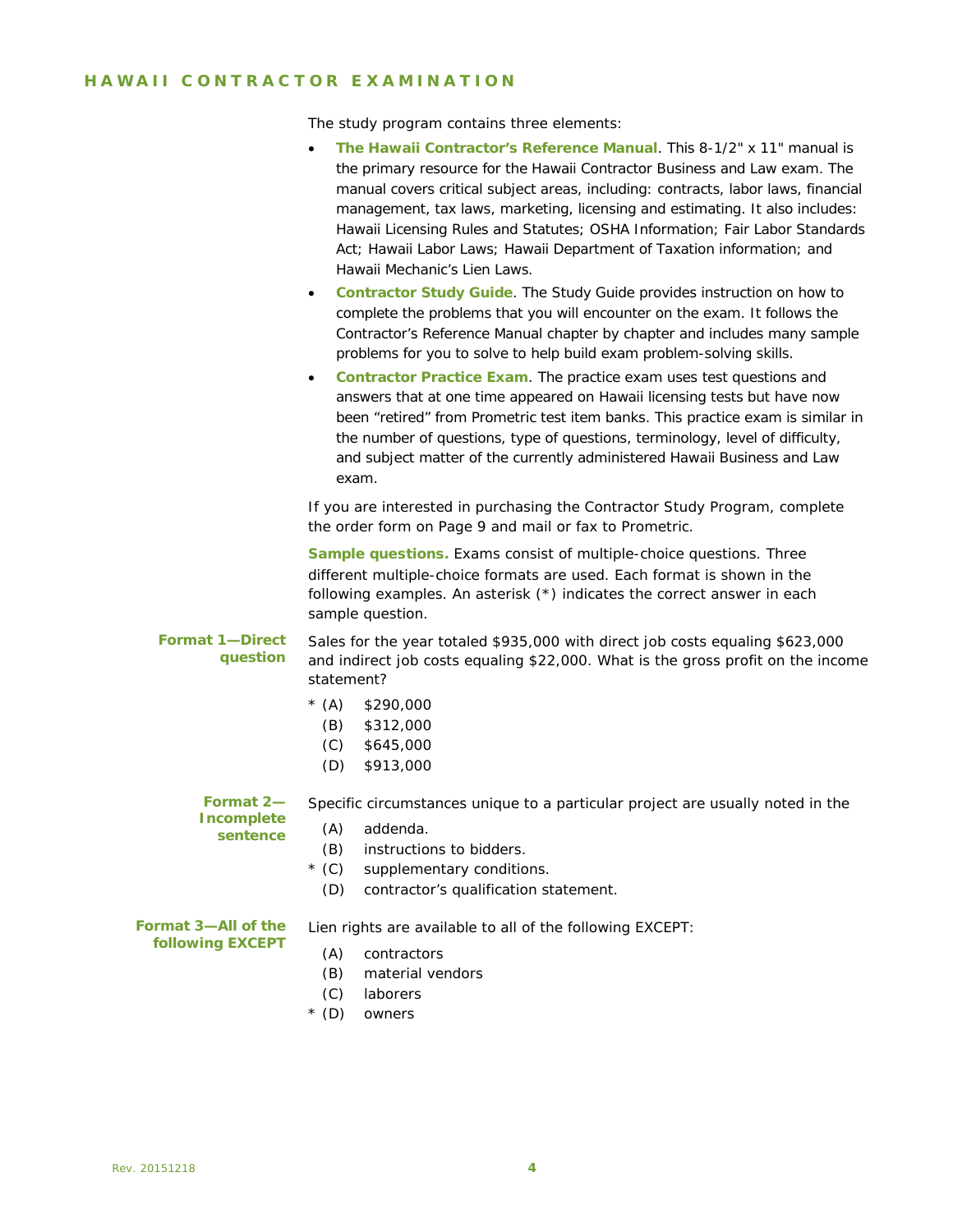## HAWAII CONTRACTOR EXAMINATION

<span id="page-4-0"></span>

| <b>What to bring</b>                        | Bring all the following items with you to your exam appointment:                                                                                                                                                                                                                                                                                                                                                            |
|---------------------------------------------|-----------------------------------------------------------------------------------------------------------------------------------------------------------------------------------------------------------------------------------------------------------------------------------------------------------------------------------------------------------------------------------------------------------------------------|
| on exam day                                 | Your admission letter from Prometric.<br>A current, valid, government-issued photo identification, such as a driver's<br>$\bullet$<br>license or passport.<br>Two sharpened No. 2 pencils.<br>$\bullet$<br>A silent, nonprinting, nonprogrammable calculator.<br>٠                                                                                                                                                          |
|                                             | <b>Important</b> Failure to provide appropriate identification and your admission<br>letter at the time of the exam is considered a missed appointment. If you miss<br>an appointment or arrive late, you forfeit your fees.                                                                                                                                                                                                |
| <b>Test center</b><br>regulations           | To ensure that all candidates are tested under equally favorable conditions,<br>the following regulations and procedures will be observed at each test center.<br>Failure to follow any of these security procedures may result in disqualification<br>of your examination. Prometric reserves the right to audiotape and videotape<br>any examination session.                                                             |
| <b>References</b>                           | If you are taking an open-book exam (check the exam-specific content<br>outline), the approved references that are allowed during the exam will be<br>provided to you at the test center. No other reference materials, papers or<br>study materials are allowed at the test center. If you are found with these or<br>any other aids, you will not be allowed to continue the exam and your<br>answers will not be scored. |
| <b>Calculators</b>                          | Only silent, handheld, solar or battery-operated, nonprogrammable<br>calculators (without paper tape-printing capabilities or alphabetic keypads)<br>may be used.                                                                                                                                                                                                                                                           |
| <b>Personal items</b>                       | You must not bring any personal/unauthorized items into the test center.<br>Such items include but are not limited to: cell phones, PDAs, pagers, cameras,<br>recording devices, photographic equipment, watches, outerwear, hats, food,<br>drinks, purses, briefcases, backpacks, and notebooks.                                                                                                                           |
| <b>Breaks</b>                               | If you leave the testing room while an exam is in progress, you must sign<br>out/in on the roster and you will lose exam time.<br>You are not allowed to use any electronic devices or phones during breaks.                                                                                                                                                                                                                |
| <b>Visitors</b>                             | No guests, visitors or family members are allowed in the testing area.                                                                                                                                                                                                                                                                                                                                                      |
| <b>Misconduct or</b><br>disruptive behavior | Candidates who engage in any kind of misconduct or disruptive or offensive<br>behavior may be dismissed from the examination. Examples are: giving or<br>receiving help, taking part in an act of impersonation, removing test materials<br>or notes from the testing room, using rude or offensive language and behavior<br>that delays or interrupts testing.                                                             |
| <b>Weapons</b>                              | Weapons are not allowed at the test center.                                                                                                                                                                                                                                                                                                                                                                                 |
|                                             | Important Before an exam begins, the test center administrator will inspect                                                                                                                                                                                                                                                                                                                                                 |



all briefcases, purses, and so on to ensure that candidates are not in violation of any of these rules. The administrator will collect any materials that violate the rules.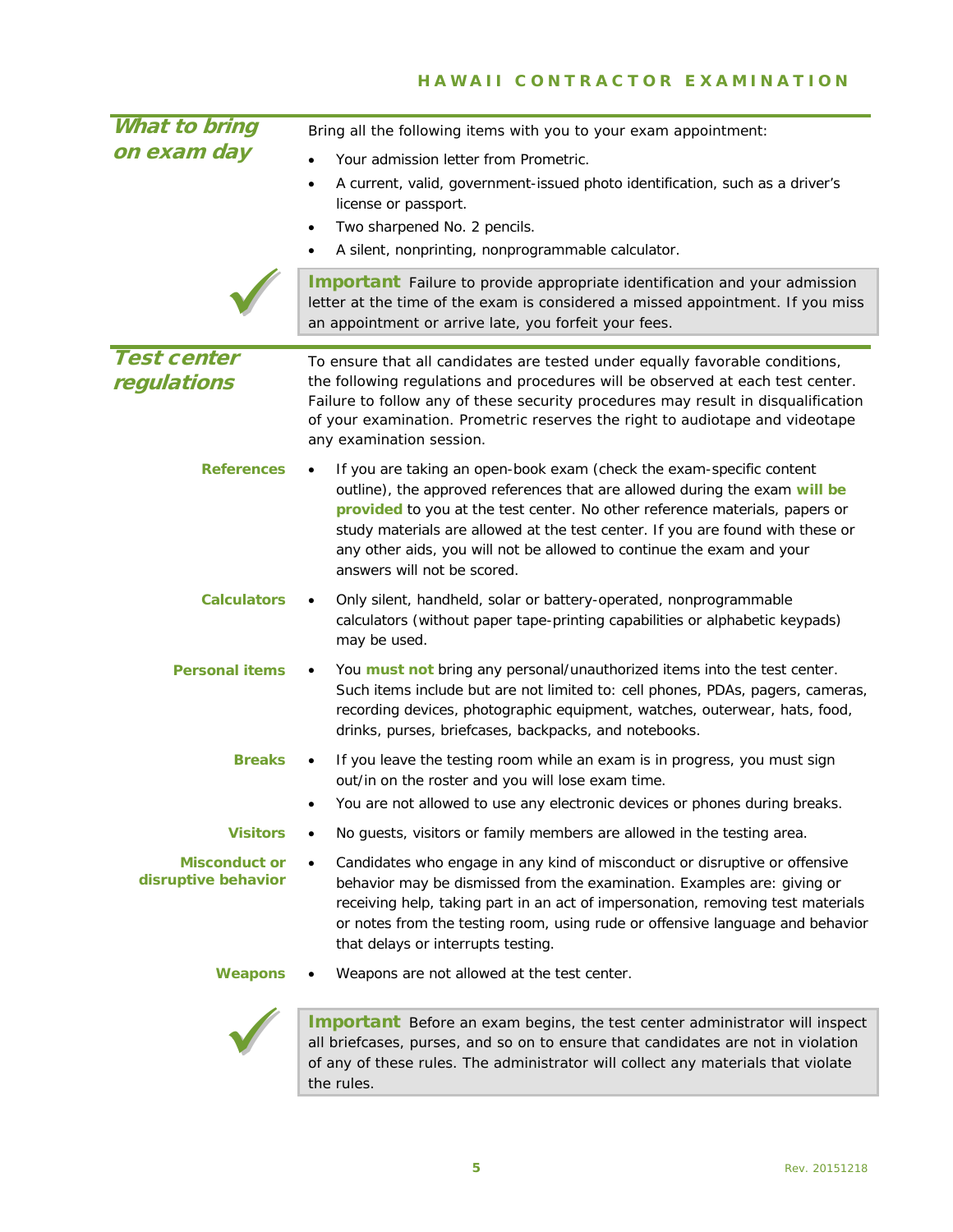## HAWAII CONTRACTOR EX AMINATION

|                             | If questions arise. Test center administrators are not allowed to answer any<br>questions pertaining to the exam content. If you do not understand an exam<br>question, you should answer the question to the best of your ability.                                                                                                                                                                                                                                                       |  |
|-----------------------------|-------------------------------------------------------------------------------------------------------------------------------------------------------------------------------------------------------------------------------------------------------------------------------------------------------------------------------------------------------------------------------------------------------------------------------------------------------------------------------------------|--|
|                             | Copyrighted questions. All test questions are the property of Prometric Inc.<br>and are protected by copyright. Federal law provides severe civil and criminal<br>penalties for the unauthorized reproduction, distribution, or exhibition of<br>copyrighted materials.                                                                                                                                                                                                                   |  |
| <b>Your exam</b><br>results | A score of 75 percent or above is required to pass each exam. Prometric<br>reports exam results to the Board. To ensure confidentiality, scores will not be<br>disclosed over the phone.                                                                                                                                                                                                                                                                                                  |  |
|                             | Passing score. The Board mails scores and additional licensing information to<br>candidates who pass the exam(s).                                                                                                                                                                                                                                                                                                                                                                         |  |
|                             | Retake information. If you do not pass the exam, you will receive a score<br>report approximately 10 business days after your exam date. Retake<br>procedure information will be included with the score report.                                                                                                                                                                                                                                                                          |  |
| <b>Appeals process</b>      | Our goal is to provide a quality exam and a pleasant testing experience for<br>every candidate. If you are dissatisfied with either and believe we can correct<br>the problem, we would like to hear from you. We provide an opportunity for<br>general comments at the end of your exam. Your comments will be reviewed<br>by our personnel, but you will not receive a direct response.                                                                                                 |  |
|                             | If you would like to submit an appeal concerning examination content,<br>registration, scheduling or test administration (testing site procedures,<br>equipment, personnel, etc.), please submit an appeal by visiting<br>www.prometric.com/contactus.                                                                                                                                                                                                                                    |  |
|                             | The Appeals Committee will review your concern and send you a written<br>response within 20 business days of receipt.                                                                                                                                                                                                                                                                                                                                                                     |  |
| <b>Optional</b>             | This section describes optional services that Prometric provides.                                                                                                                                                                                                                                                                                                                                                                                                                         |  |
| <b>services</b>             | <b>Exam reviews</b><br>An exam review is offered once each month on Oahu to candidates who did<br>not pass the exam. During an exam review, you are given a copy of your<br>exam booklet. You also receive a printout showing the questions missed and<br>the incorrect answers given on your last exam attempt. You are not given<br>correct answers to any questions. No books are allowed and you may not<br>remove notes or exam materials from the review room. This is not a class. |  |
|                             | The purpose of a review is not to teach you the exam subject matter. Rather,<br>it is an option you may choose for study purposes. You are not allowed to<br>bring an advisor or anyone else with you to the review. A review is not<br>considered an exam attempt and is not scored. You may not retake an exam<br>on the same day you review it.                                                                                                                                        |  |
|                             | The fee for this review is \$60. Call Prometric to schedule an exam review.<br>Candidates from neighboring islands, please call for special arrangements.                                                                                                                                                                                                                                                                                                                                 |  |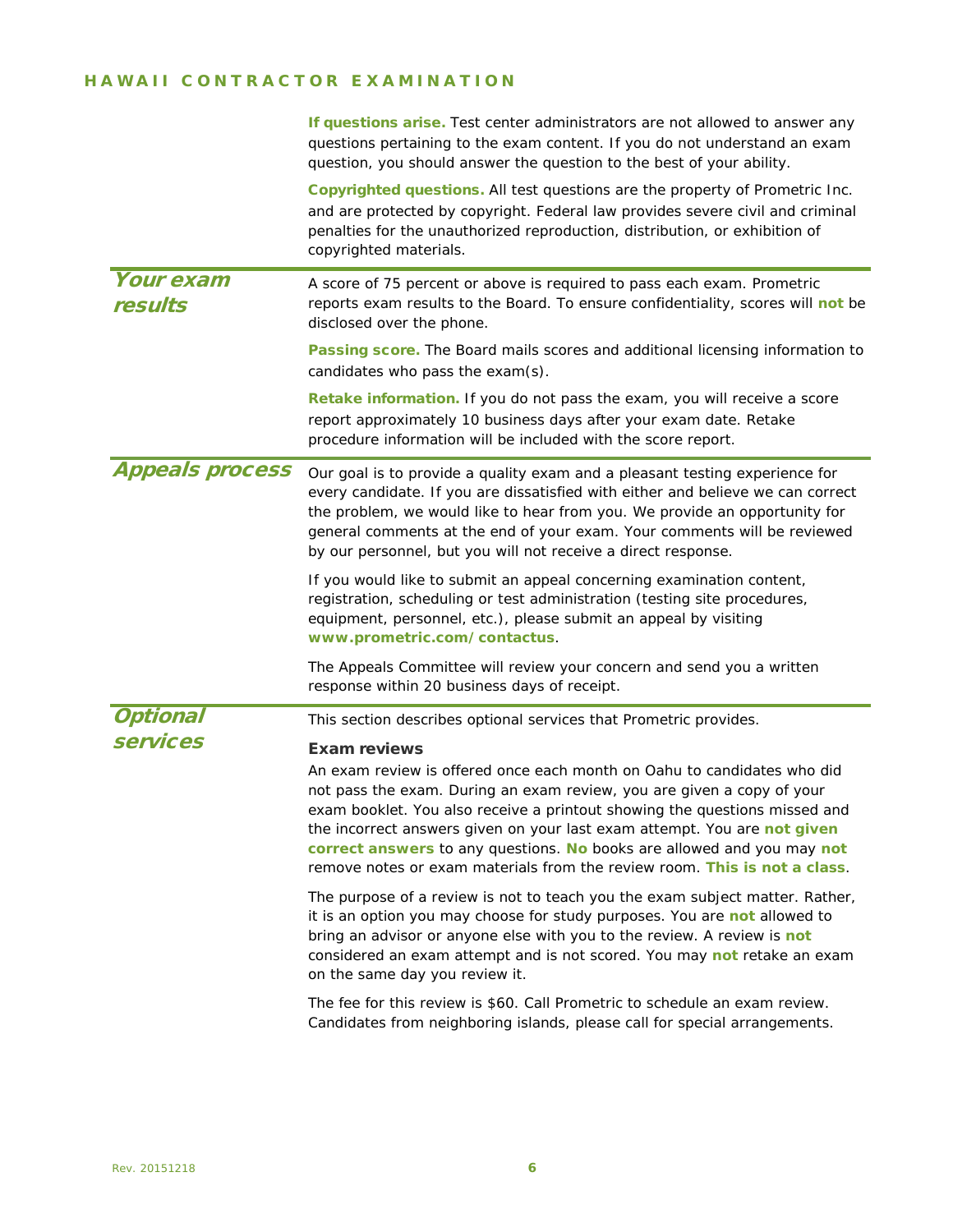### Certificate of achievement

Candidates passing their exams deserve recognition for their accomplishment. Prometric has prepared an 8.5" ×11" certificate of achievement. This certificate is suitable for framing and contains your name and the name of the exam you successfully completed in a calligraphy typeface. The cost is \$15.

## Exam content outlines

Each exam is taken in an allotted amount of time that will be announced before the exam. Scores are based on the number of questions answered correctly. You will not be given credit for any question answered incorrectly, marked with more than one answer or left blank. There is no penalty for guessing, so be sure to mark an answer for each question.

### **Business and Law Exam**

This content outline lists all subjects covered in the Business and Law exam and the percentage of questions asked about each topic.

**Scope –** Tests a candidate's knowledge of payroll taxes, Workers' Compensation, Unemployment Compensation, lien laws, and other laws and subjects that will affect their daily operations as contractors.

### **Closed Book 80 Questions - Three-hour time limit 75% Correct required to pass**

| <b>Exam Topic</b>             | %  |
|-------------------------------|----|
| <b>Business Organization</b>  | 3  |
| Licensing                     | 10 |
| <b>Estimating and Bidding</b> | 12 |
| <b>Contract Management</b>    | 18 |
| <b>Project Management</b>     | 9  |
| <b>Public Works Laws</b>      | 5  |
| <b>Risk Management</b>        | 10 |
| Safety                        | 7  |
| Labor Laws                    | 7  |
| <b>Financial Management</b>   | 9  |
| <b>Tax Laws</b>               | 6  |
| Lien Law                      | 4  |
|                               |    |

#### **References**

The following references were used to create exam questions but **are not allowed** in the test center.

1. *Hawaii Contractor's Reference Manual*, Ninth Edition, Prometric, 354 Uluniu Street, Suite 308, Kailua, HI 96734.

2. *IRS Circular E, Employer's Tax Guide, Publication 15*, Current Year Edition, 1.800.TAX.Form, **www.irs.gov/publications/**.

### **Trade-Specific Exams**

Trade exams are not available for every specialty classification. However, if an exam has been prepared for a classification for which you wish to be licensed, you will be required to take and pass it. The trade exams may contain questions on reading and interpreting construction codes and regulations, knowledge of building codes, trade materials, tools, equipment and methods. A content outline and reference list for each trade exam is available at **www.prometric.com/hawaii/HIBOI.htm**.

Each outline will provide you with information about the number of questions on the exam, the amount of time you have to complete the exam, the subject areas that are covered in the exam, and whether the exam is open book or closed book. The following trade classifications require examinations:

|        | <b>Exam Title</b>                                         |  |
|--------|-----------------------------------------------------------|--|
| А      | General Engineering                                       |  |
| в      | General Building                                          |  |
| $C-1$  | Acoustical and Insulation                                 |  |
| $C-2$  | Mechanical Insulation                                     |  |
| $C-3$  | <b>Asphalt Paving</b>                                     |  |
| С-3а   | Asphalt Concrete Patching, Sealing and<br>Striping        |  |
| $C-4$  | Boiler, Hot-Water Heating and Steam Fitting               |  |
| $C-5$  | Cabinet, Millwork and Carpentry Remodeling<br>and Repairs |  |
| $C-5b$ | Siding Application                                        |  |
| C-6    | <b>Carpentry Framing</b>                                  |  |
| $C-7$  | Carpet Laying                                             |  |
| $C-9$  | Cesspool                                                  |  |
| $C-12$ | Drywall                                                   |  |
| $C-13$ | Electrical                                                |  |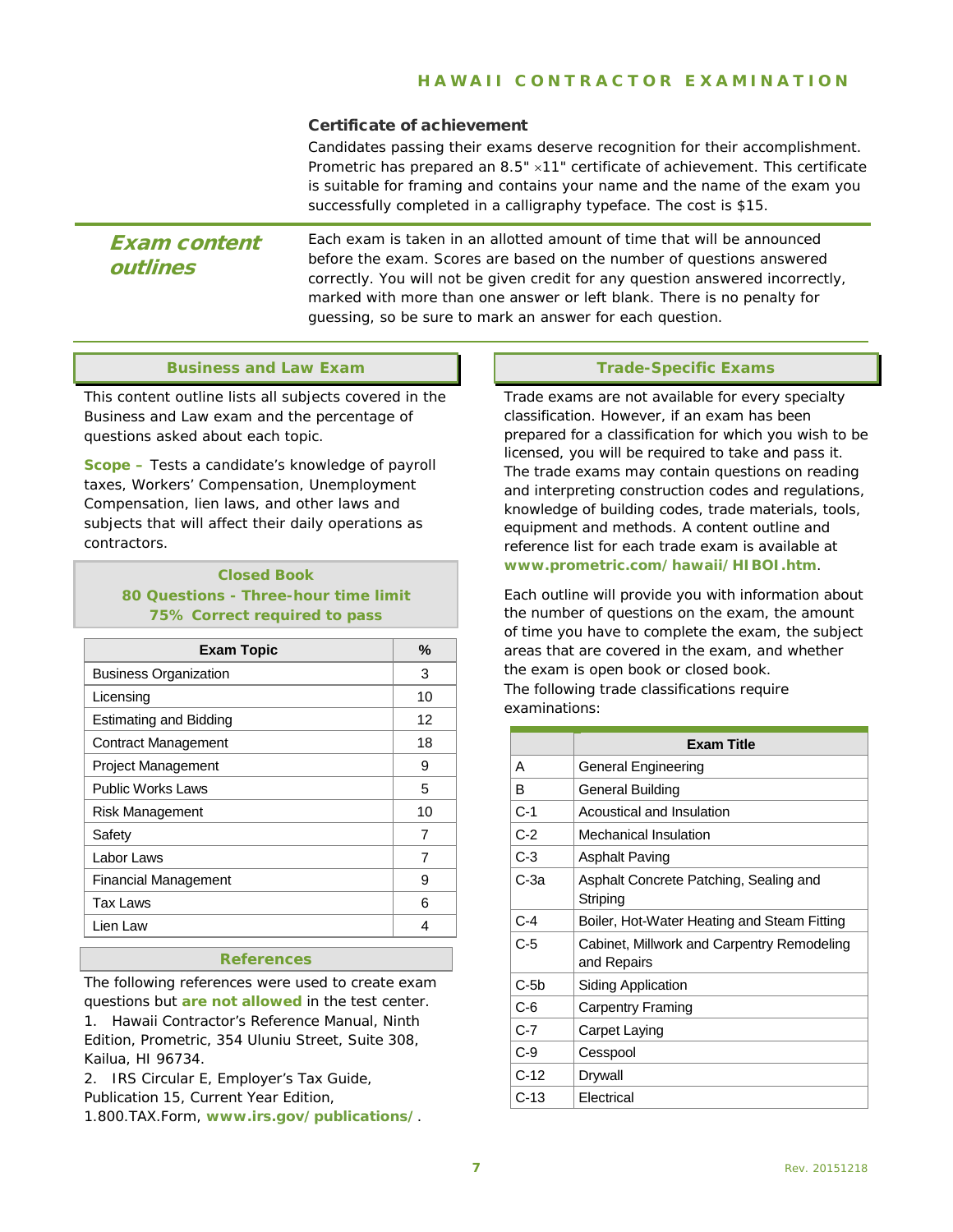## EXAM CONTENT OUTLINES

Î.

<u> 1989 - Johann Stein, marwolaethau a bhann an t-Amhair an t-Amhair an t-Amhair an t-Amhair an t-Amhair an t-A</u>

L.

|         | <b>Exam Title</b>                                          |
|---------|------------------------------------------------------------|
| $C-14$  | Sign                                                       |
| $C-15$  | <b>Electronic Systems</b>                                  |
| C-15a   | Fire and Burglar Alarm                                     |
| $C-15b$ | Telecommunications                                         |
| $C-16$  | <b>Flevator</b>                                            |
| $C-16a$ | <b>Conveyor Systems</b>                                    |
| $C-17$  | Excavating, Grading and Trenching                          |
| $C-20$  | <b>Fire Protection</b>                                     |
| $C-20a$ | Dry Chemical Fire Repressant Systems                       |
| $C-21$  | Flooring                                                   |
| $C-22$  | Glazing                                                    |
| $C-23$  | Gunite                                                     |
| $C-27$  | Landscaping                                                |
| $C-27b$ | <b>Tree Trimming and Removal</b>                           |
| $C-31$  | Masonry                                                    |
| $C-31a$ | <b>Cement Concrete</b>                                     |
| $C-31b$ | <b>Stone Masonry</b>                                       |
| $C-32$  | Ornamental, Guardrail and Fencing                          |
| $C-33$  | Painting and Decorating                                    |
| $C-35$  | Pile Driving, Pile and Caisson Drilling, and<br>Foundation |
| $C-36$  | Plastering                                                 |
| $C-37$  | Plumbing                                                   |

|         | <b>Exam Title</b>                                |
|---------|--------------------------------------------------|
| $C-37b$ | Irrigation and Lawn Sprinkler Systems            |
| $C-40$  | Refrigeration                                    |
| $C-41$  | <b>Reinforcing Steel</b>                         |
| $C-42$  | Roofing                                          |
| $C-42b$ | Wood Shingles and Shakes                         |
| C-42d   | <b>Composition Shingle</b>                       |
| $C-43$  | Sewer, Sewage Disposal, Drain and Pipe<br>Laying |
| C-43a   | Reconditioning and Repairing Pipelines           |
| $C-44$  | <b>Sheet Metal</b>                               |
| $C-48$  | <b>Structural Steel</b>                          |
| $C-49$  | Swimming Pool                                    |
| C-49a   | <b>Swimming Pool Service</b>                     |
| $C-51$  | Tile (Ceramic and Mosaic)                        |
| $C-52$  | Ventilating and Air Conditioning                 |
| $C-55$  | Waterproofing                                    |
| C-56    | Welding                                          |
| $C-57$  | <b>Well Drilling</b>                             |
| $C-60$  | <b>Solar Power Systems</b>                       |
| $C-61$  | <b>Solar Energy Systems</b>                      |
| $C-62$  | Pole and Line                                    |
| C-63    | <b>High Voltage Electrical</b>                   |